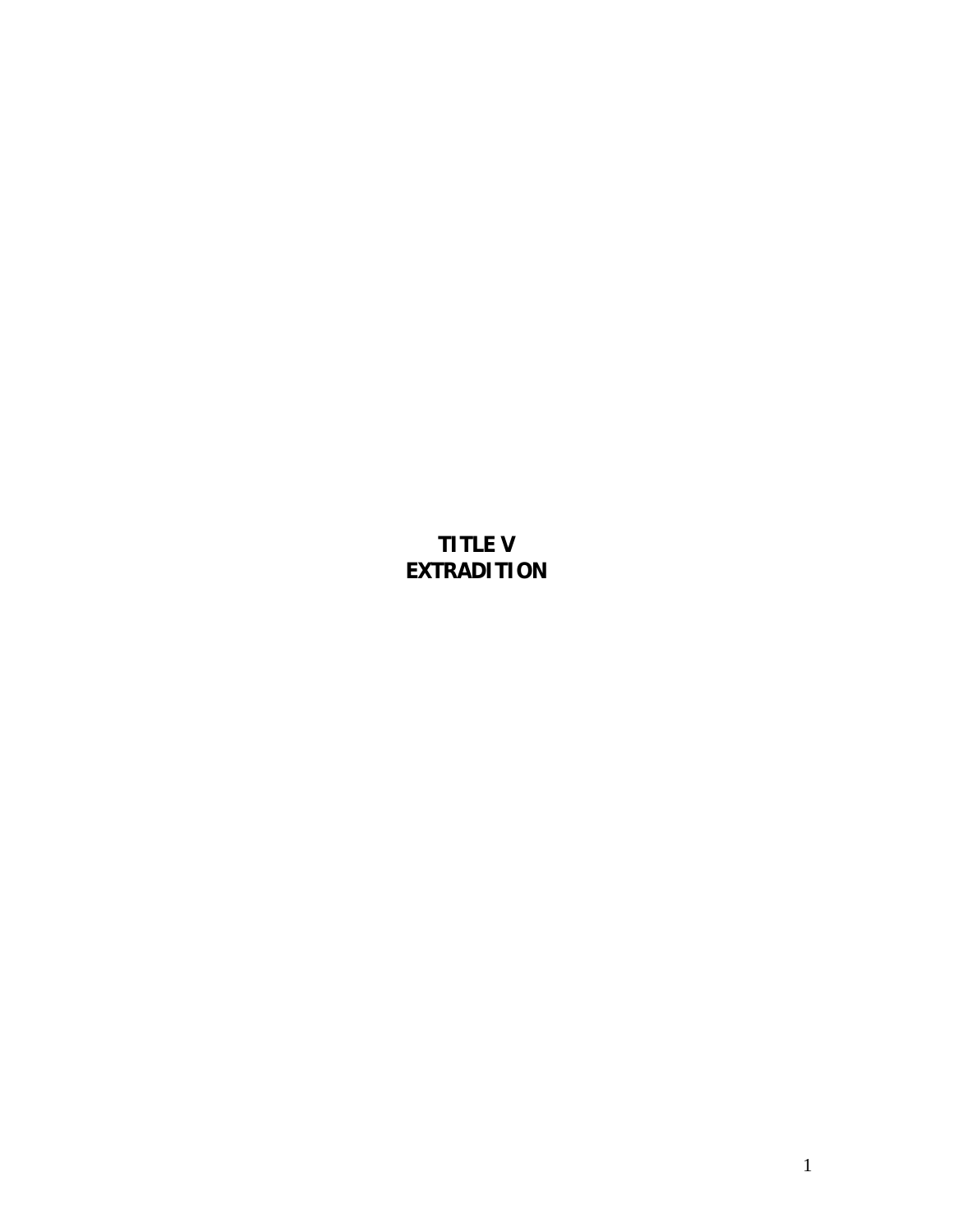| $§5 - 1 - 1$  |                                                                                             |  |
|---------------|---------------------------------------------------------------------------------------------|--|
| $§5 - 1 - 2$  |                                                                                             |  |
| $§5 - 1 - 3$  |                                                                                             |  |
| $§ 5 - 1 - 4$ | Extradition of Persons Not Present in Demanding Jurisdiction at Time of Commission of Crime |  |
| $§5 - 1 - 5$  |                                                                                             |  |
| $§5-1-6$      |                                                                                             |  |
| $§5 - 1 - 7$  |                                                                                             |  |
| $§5-1-8$      |                                                                                             |  |
| $§5-1-9$      |                                                                                             |  |
| $§5 - 1 - 10$ |                                                                                             |  |
| $§5 - 1 - 11$ |                                                                                             |  |
| $§5 - 1 - 12$ |                                                                                             |  |
| $§5 - 1 - 13$ |                                                                                             |  |
| $§5 - 1 - 14$ |                                                                                             |  |
| $§5 - 1 - 15$ |                                                                                             |  |
| $$5-1-16$     |                                                                                             |  |
| $§5 - 1 - 17$ |                                                                                             |  |
| $§5-1-18$     |                                                                                             |  |
| $§5-1-19$     |                                                                                             |  |
| $§5 - 1 - 20$ |                                                                                             |  |
| $§5 - 1 - 21$ | No Right of Asylum; No Immunity for Other Criminal Prosecutions                             |  |
| $§5 - 1 - 22$ |                                                                                             |  |
| $§5 - 1 - 23$ |                                                                                             |  |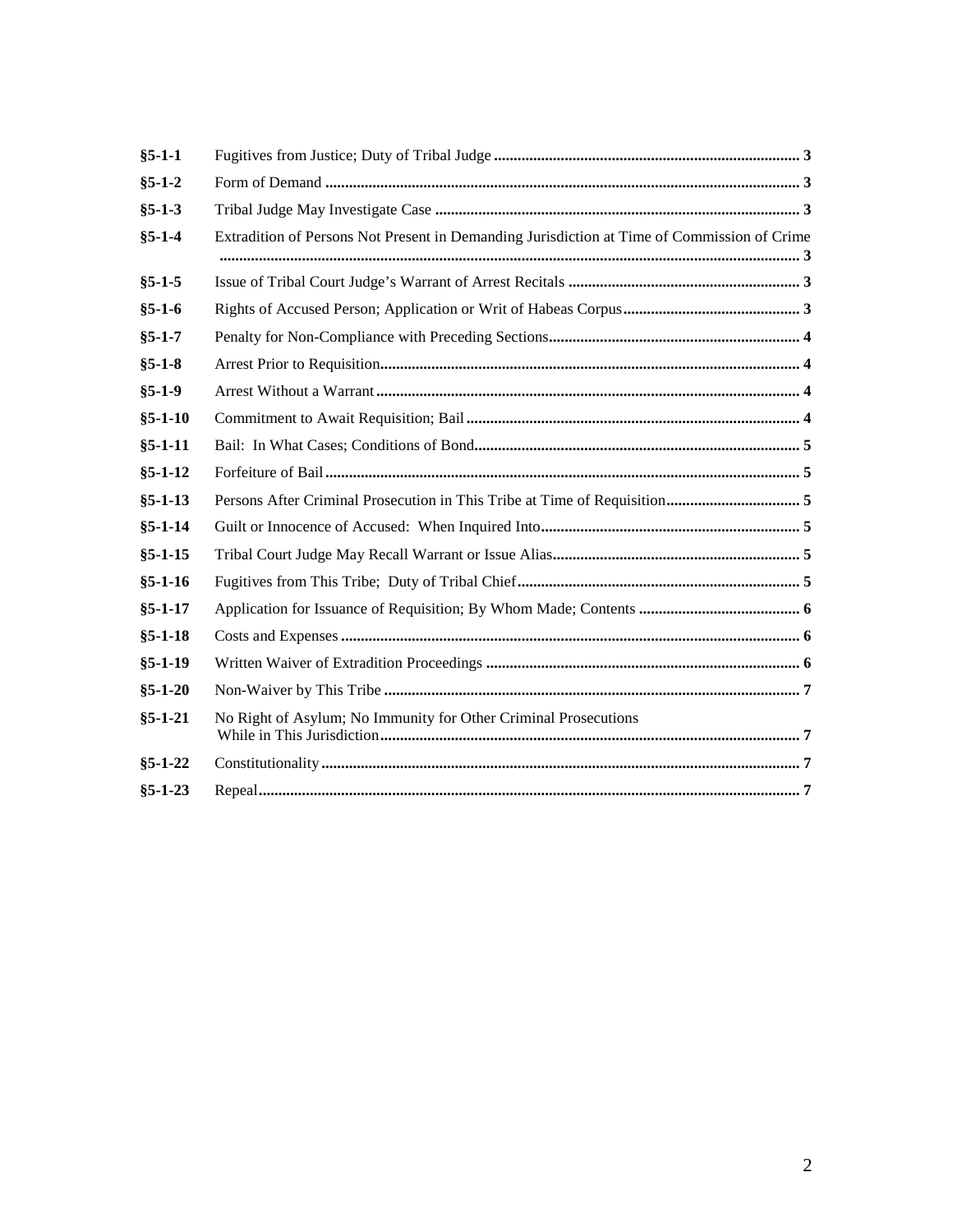## <span id="page-2-0"></span>**§5-1-1 Fugitives from Justice; Duty of Tribal Judge**

Subject to the provisions of this act, the provisions of the Constitution of the United States and any and all acts of Congress enacted in pursuance thereof, it shall be the duty of a Tribal Court Judge to have arrested and delivered to the appropriate law enforcement authority of any requesting jurisdiction upon written demand any person charged in that jurisdiction with treason, felony or other crime, who has fled from justice or otherwise departed from the requesting jurisdiction and is found in and subject to this tribal jurisdiction.

## <span id="page-2-1"></span>**§5-1-2 Form of Demand**

No demand for the extradition of any person subject to this tribal jurisdiction charged with a felony or misdemeanor in any other local, state or tribal jurisdiction shall be recognized by the Tribal Court Judge unless such demand is made in writing. The demand must be accompanied by a copy of the affidavit or indictment substantially charging the person with a felony or misdemeanor against the demanding jurisdiction, together with a copy of the warrant which was issued thereupon; or a copy of a judgment of conviction or of a sentence imposed in execution thereof together with an authenticated statement by a judicial authority of the demanding jurisdiction that the person sought has escaped from confinement or has broken the terms of his bail, probation or parole.

# <span id="page-2-2"></span>**§5-1-3 Tribal Judge May Investigate Case**

When a demand shall be made upon the Tribal Court Judge by a judicial authority of a local, state or tribal jurisdiction for the surrender of a person charged with a felony or misdemeanor against the demanding jurisdiction, the Tribal Court Judge may call upon any prosecuting officer to investigate or assist in investigating the demand, and to report to him the situation and circumstances of the person sought and whether he should be surrendered.

# <span id="page-2-3"></span>**§5-1-4 Extradition of Persons Not Present in Demanding Jurisdiction at Time of Commission of Crime**

The Tribal Court may also surrender, on demand and in the manner provided in §5-1-2 not otherwise inconsistent, any person subject to this tribal jurisdiction who is charged with committing an act in this jurisdiction or in another local, state or tribal jurisdiction which intentionally resulted in a crime occurring in the jurisdiction whose executive authority is making the demand.

## <span id="page-2-4"></span>**§5-1-5 Issue of Tribal Court Judge's Warrant of Arrest Recitals**

If the Tribal Court Judge decides that the demand should be complied with, he shall sign a warrant of arrest directed to any law enforcement officer of the Choctaw Indian Reservation for execution. The warrant must substantially set forth the facts necessary to show the validity of its issuance and shall have the same force and effect as other warrants issued by the Tribal Courts.

# <span id="page-2-5"></span>**§5-1-6 Rights of Accused Person; Application or Writ of Habeas Corpus**

No person arrested upon such warrant shall be delivered over to any duly designated agent of the demanding executive authority unless he shall first be taken forthwith before a judge of the Tribal Court who shall inform him of the demand made for his surrender. He must also be charged, and advised of his right to demand and procure legal counsel. If the prisoner or his counsel desire to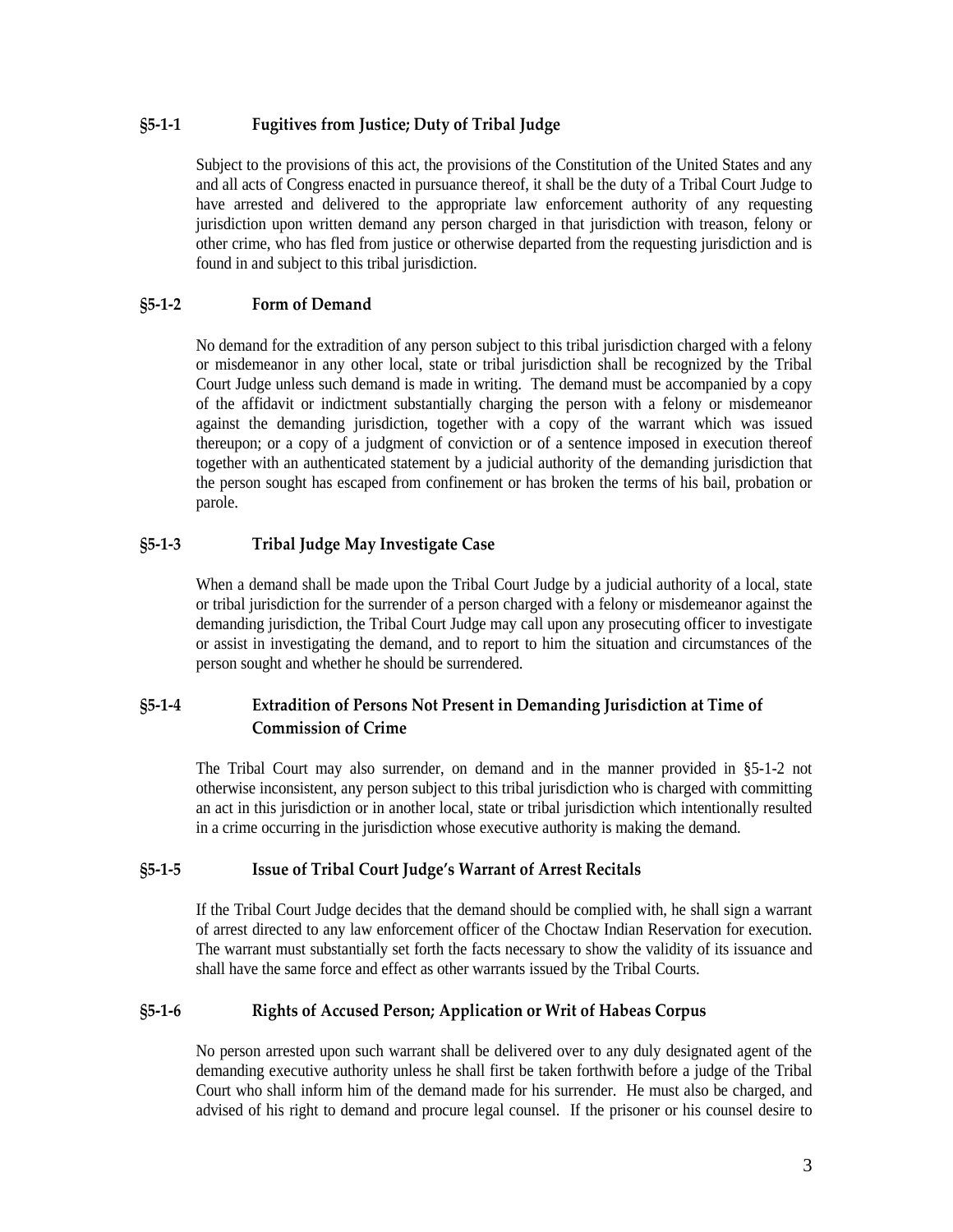test the legality of his arrest, the judge of such court shall fix a reasonable time for him to apply for a writ of habeas corpus. When such writ is applied for, notice thereof, and of the time and place of hearing thereon, shall be given to the prosecuting officer and to the said agent of the demanding local, state or tribal jurisdiction. At the hearing the judge may inquire into whether the accused can receive a fair trial in the demanding jurisdiction. If the judge determines that the accused probably cannot receive a fair trial in the demanding jurisdiction, then he shall release the accused from custody forthwith or hold a hearing to determine if a fair trial can be had.

## <span id="page-3-0"></span>**§5-1-7 Penalty for Non-Compliance with Preceding Sections**

Any officer who in willful disobedience of this act shall wrongfully deliver or cause to be wrongfully delivered any person subject to this tribal jurisdiction in his custody to a local, state or another tribal jurisdiction for prosecution or incarceration shall be guilty of an offense and, upon conviction, shall be fined not more than one hundred (\$100.00) or be imprisoned not more than thirty (30) days, or both.

## <span id="page-3-1"></span>**§5-1-8 Arrest Prior to Requisition**

Whenever any person subject to this tribal jurisdiction is, by virtue of outstanding charges in local, state or another tribal jurisdiction, subject to possible extradition proceedings under this Code and poses a threat of danger to the person or safety of another within this jurisdiction, a complaint on the affidavit of any credible person may be made before a Tribal judge of the Tribal Court stating the offense and offenses of which the accused has been formally charged, the jurisdiction within which the accused is alleged to have committed the offense or offenses, that the accused is subject to extradition proceedings not yet initiated or effected, and that the accused's continued remainder at large within this tribal jurisdiction poses a threat of danger to the person or safety of a person or persons within this jurisdiction. The Tribal Court Judge of the Tribal Court shall issue a warrant thereupon directed to any peace officer commanding him to apprehend the named person in this jurisdiction and to bring him before any Tribal Court Judge of the Tribal Court to answer the foregoing charges. A certified copy of the sworn charge or complaint and affidavit shall be attached to the warrant.

## <span id="page-3-2"></span>**§5-1-9 Arrest Without a Warrant**

The arrest of a person may be lawfully made by any peace officer without a warrant, upon reasonable information that the accused stands charged in the courts of a state or other tribe with a crime punishable by death or imprisonment for a term exceeding one (1) year. When arrested the accused must be taken before a Tribal Court Judge with all practicable speed and a complaint must be made against him under oath setting forth the grounds for the arrest as in the preceding section not otherwise inconsistent; and thereafter his answer shall be heard as if he had been arrested on a warrant.

## <span id="page-3-3"></span>**§5-1-10 Commitment to Await Requisition; Bail**

If from the examination before the Tribal Court Judge it appears that the person held is the same person who is charged with having committed the alleged felony or misdemeanor and except in cases arising under §5-1-4, that he has fled from justice or otherwise departed from the requesting jurisdiction, the Tribal Court Judge may, by a warrant reciting the accusation, commit him to the Tribal jail for a period of time not to exceed thirty (30) days in order to enable the arrest of the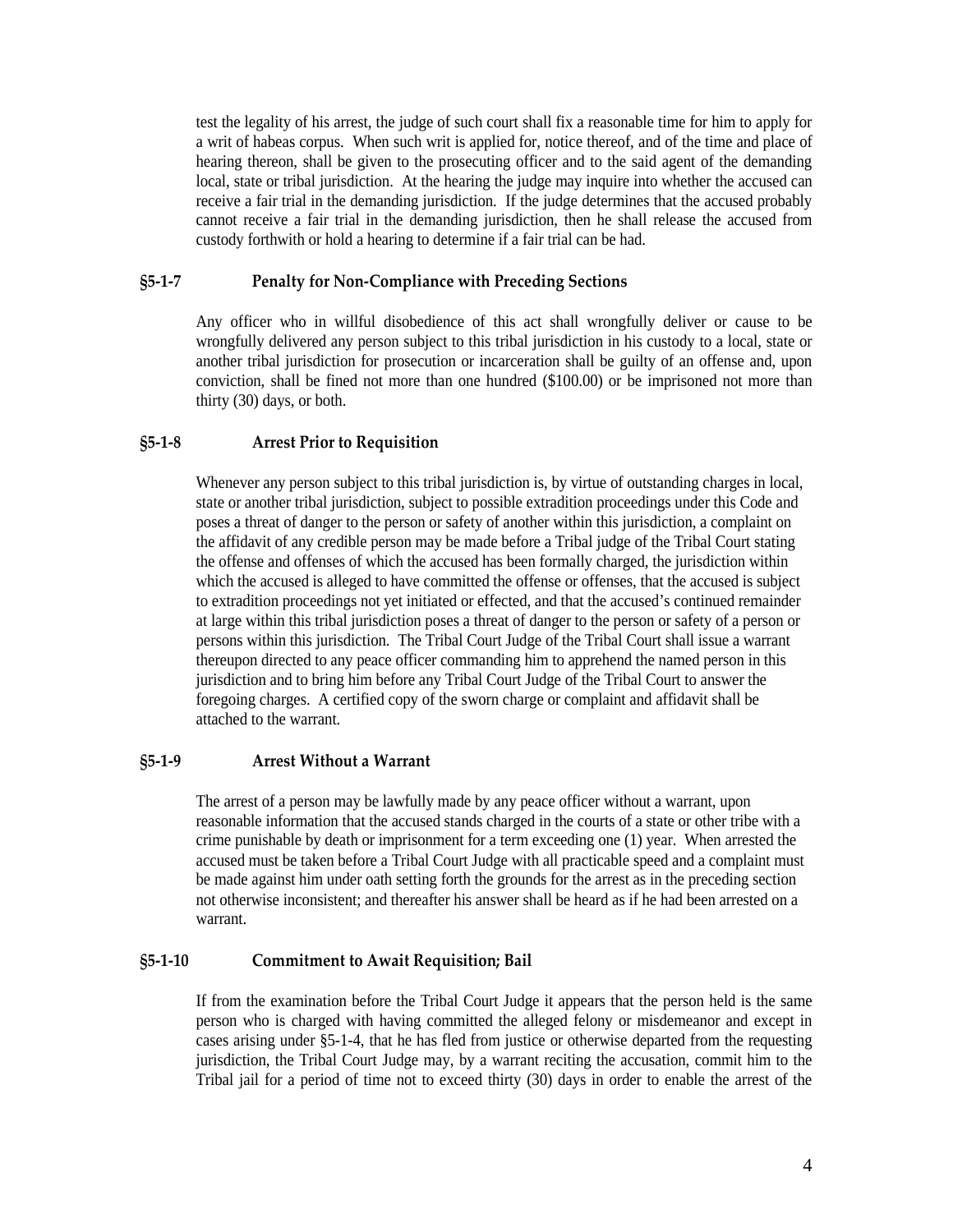accused to be made by the proper requisition procedures of the state or tribe having jurisdiction of the offense, subject to bail as provided in the next section, or until his legal discharge.

## <span id="page-4-0"></span>**§5-1-11 Bail: In What Cases; Conditions of Bond**

Unless the offense with which the prisoner is charged is punishable by death or life imprisonment under the laws of the state or tribal jurisdiction in which it was committed, a Tribal Court Judge of this Tribe may grant the person arrested bail, in such sum as he deems proper, conditioned for the prisoner's appearance at a time specified in such bond, and for his surrender, for arrest upon the warrant of a Tribal Court Judge of this Tribe. In instances where the warrant of arrest was issued pursuant to §5-1-8, the Tribal Court Judge in his discretion may further condition the arrestee's release so as to reasonably provide for the protection of persons within this tribal jurisdiction.

## <span id="page-4-1"></span>**§5-1-12 Forfeiture of Bail**

If the prisoner is admitted to bail, and fails to appear and surrender himself according to the conditions of his bond, or otherwise fails to comply with any other condition of his release, the Tribal Court Judge by proper order shall declare the bond forfeited and order his immediate arrest without warrant if he is within the tribal jurisdiction. Recovery may be had on such bond in the name of the Tribe as in the case of other bonds given by the accused in criminal proceedings.

### <span id="page-4-2"></span>**§5-1-13 Persons After Criminal Prosecution in This Tribe at Time of Requisition**

If a criminal prosecution has been instituted against such person under the laws of this Tribe and is still pending, the Tribal Court Judge, at his discretion, may either surrender him on demand of the judicial authority of a local, state or other Indian tribal jurisdiction, or hold him until he has been tried and discharged or convicted and punished by this Tribe.

#### <span id="page-4-3"></span>**§5-1-14 Guilt or Innocence of Accused: When Inquired Into**

The Tribal Court Judge may not inquire into the guilt or innocence of the accused, in any proceeding after the demand for extradition, except to identify the accused as the person who is charged with the crime and to ascertain if reasonable cause exists for such extradition.

### <span id="page-4-4"></span>**§5-1-15 Tribal Court Judge May Recall Warrant or Issue Alias**

The Tribal Court Judge may recall his warrant of arrest or may issue another warrant whenever he deems proper.

## <span id="page-4-5"></span>**§5-1-16 Fugitives from This Tribe**

Whenever the Tribal Court Judge of this Tribe shall demand a person charged with a misdemeanor or felony or with escaping from confinement or breaking the terms of his bail, probation or parole in this Tribal jurisdiction, from the appropriate authority of any state or other tribe, or from the Chief Justice or an Associate Justice of the Supreme Court of the District of Columbia authorized to receive such demand under the laws of the United States, he shall issue a warrant to some agent, commanding him to receive the person so charged if delivered to him and convey him to the proper officer of this Tribe.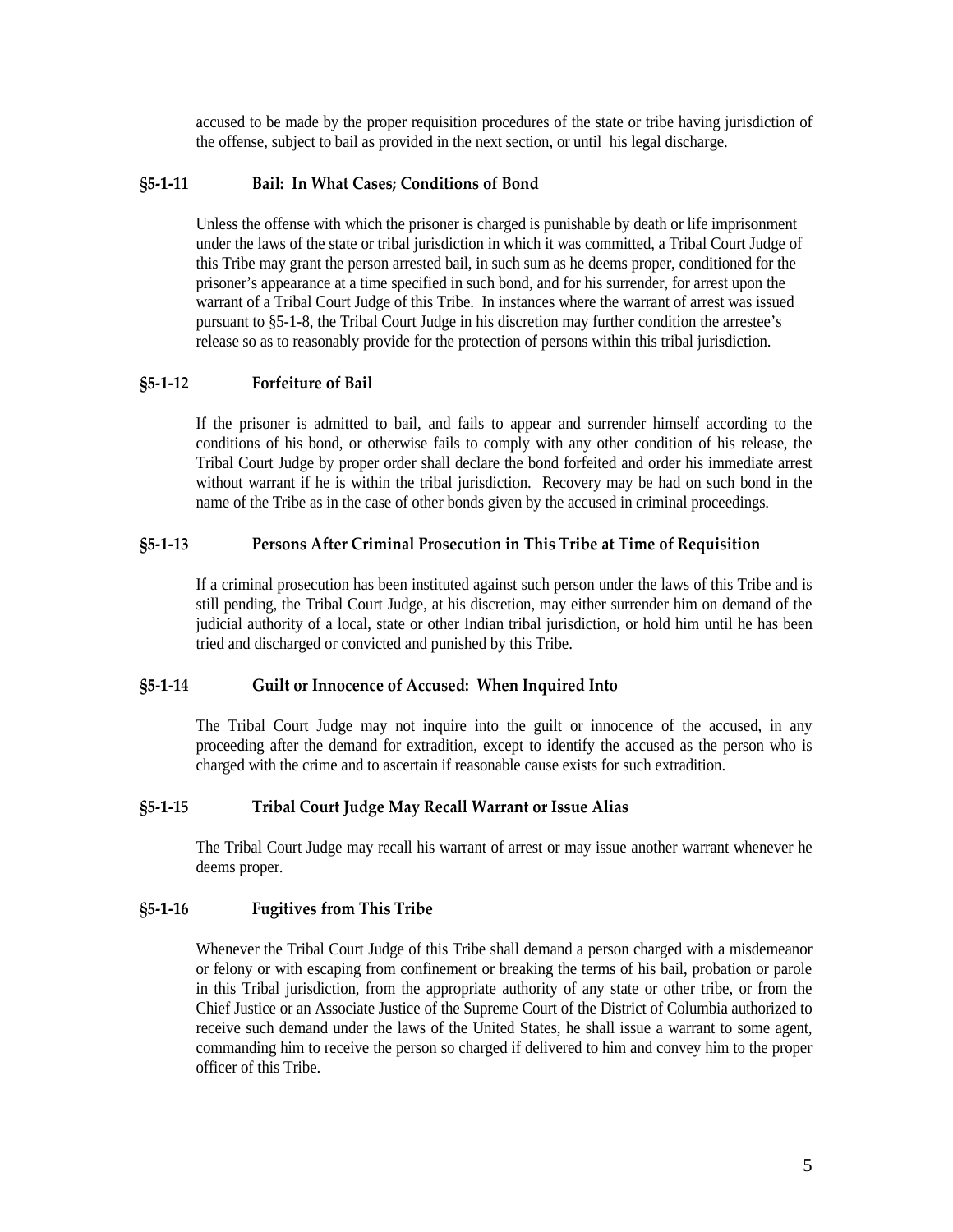## <span id="page-5-0"></span>**§5-1-17 Application for Issuance of Requisition; By Whom Made; Contents**

When a return to this tribal jurisdiction of a person charged with a misdemeanor or felony in this jurisdiction is required, the prosecuting officer shall present to the Tribal Court Judge his written application for a requisition or the return of the person charged, in which application shall be stated the name of the person so charged, the misdemeanor or felony charged against him the approximate time, place and circumstances of its commission, the jurisdiction in which he is believed to be, including the location of the accused therein, at the time the application is made and certifying that, in the opinion of the said prosecuting officer, the ends of justice require the arrest and return of the accused to this tribal jurisdiction for trial and that the proceeding is not instituted to enforce a private claim.

When the return to this Tribal jurisdiction is required of a person who has been convicted of a misdemeanor or felony in this jurisdiction and has escaped from confinement or broken the terms of this bail, probation or parole, the prosecuting officer shall present to the Tribal Court Judge a written application for a requisition for the return of such person, setting forth the name of the person, the misdemeanor or felony of which he was convicted, the circumstances of his escape from confinement or of the breach in the terms of his bail, probation or parole, the jurisdiction in which he is believed to be, including the location of the person therein at the time application if made.

The application shall be verified by affidavit, executed in duplicate and accompanied by two certified copies of the indictment returned, or information and affidavit filed, or of the complaint made to the Tribal Court Judge, stating the offense with which the accused is charged, or of the judgment of conviction or of the sentence. The prosecuting officer may also attach such further affidavits and other documents in duplicate as he shall deem proper to be submitted with such application. One copy of the application, with the action of the Tribal Court Judge endorsed thereon, and one of the certified copies of the indictment, complaint, information and affidavits or of the judgment of conviction or the sentence shall be filed with the Tribal Court Clerk, to remain on record in the office. The other copies of all papers shall be forwarded with the Tribal Court Judge's requisition.

#### <span id="page-5-1"></span>**§5-1-18 Costs and Expenses**

Reasonable and necessary expenses shall be paid to the officers of the Tribe or state or local jurisdiction on whose executive authority the requisition is made for their fees and costs in returning such prisoner. The expenses shall be paid out of the Tribal Law Enforcement Program on the certification of the Tribal Court Judge.

#### <span id="page-5-2"></span>**§5-1-19 Written Waiver of Extradition Proceedings**

Any person arrested in this Tribal jurisdiction who is charged with having committed any misdemeanor or felony in a state, local or another tribal jurisdiction or alleged to have escaped from confinement, or broken the terms of his bail, probation or parole in such state, local or another tribal jurisdiction may waive the issuance and service of the warrant provided for in §5-1-5 and all other procedures incidental to extradition proceedings, by executing or subscribing in the presence of a Tribal Court Judge within this Tribal jurisdiction a writing which states that he consents to return to the demanding jurisdiction; provided, however, that before such waiver shall be executed or subscribed by such person it shall be the duty of such judge to inform such person of all of his